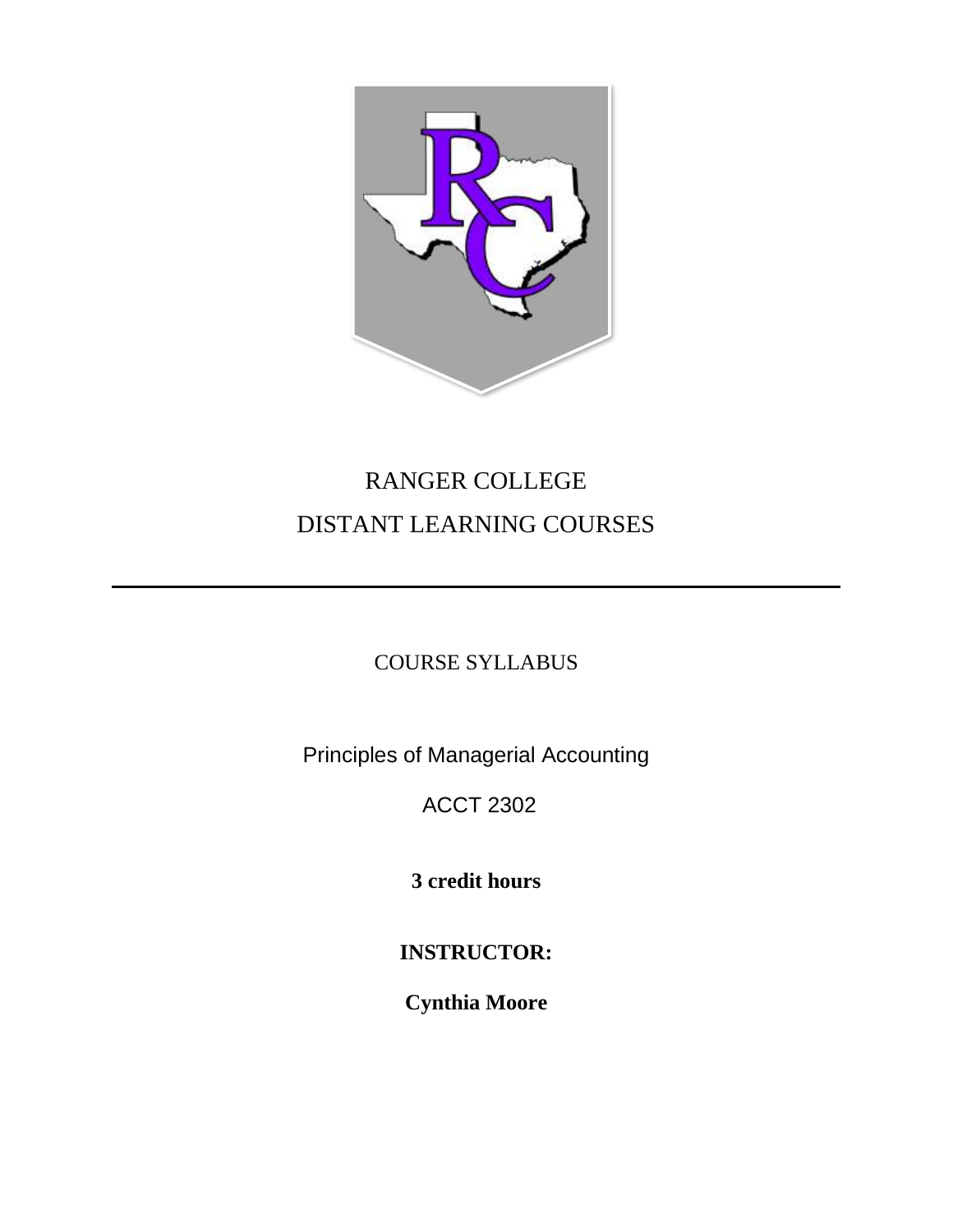INSTRUCTOR: Cynthia Moore EMAIL: [cmoore@rangercollege.edu](mailto:cmoore@rangercollege.edu) OFFICE: NA (Online Course) PHONE: NA VIRTUAL OFFICE HOURS: By email or WebEx Appointment

#### **I. Texas Core Curriculum Statement of Purpose**

Through the Texas Core Curriculum, students will gain a foundation of knowledge of human cultures and the physical and natural world, develop principles of personal and social responsibility for living in a diverse world, and advance intellectual and practical skills that are essential for all learning.

## **II. Course Description**

Accounting concepts and their application in transaction analysis and financial statement preparation; analysis of financial statements; an asset and equity accounting in proprietorships, partnerships, and corporations. Introduction to cost behavior, budgeting, responsibility accounting, cost control, and product costing.

## **III. Required Background or Prerequisite**

Prerequisite: ACCT 2301 Principles of Financial Accounting is strongly recommended.

# **IV. Required Textbook and Course Materials**

Managerial Accounting. C. Warren and W. Tayler. 15<sup>th</sup> Edition.

# **V. Course Purpose**

The primary purpose of this course is to provide students with an introduction to managerial accounting. The course is designed to meet the need of those students who are preparing for a career in accounting and for those from other academic disciplines who recognize that the ability to use and interpret financial information is essential in the business world.

# **VI. Learning Outcomes**

Upon successful completion of this course, students will:

- 1. Understand basic terminology and cost flows.
- 2. Understand the management accountant's role and how it differs from financial accounting
- 3. Understand cost allocation and the relationship between activities and costs.
- 4 Understand cost behavior and cost-volume-profit relationships.
- 5. Understand the principles of budgeting.
- 6. Understand budget control, variances, standard costing and responsibility accounting.
- 7. Understand the relevancy of costs for decision making.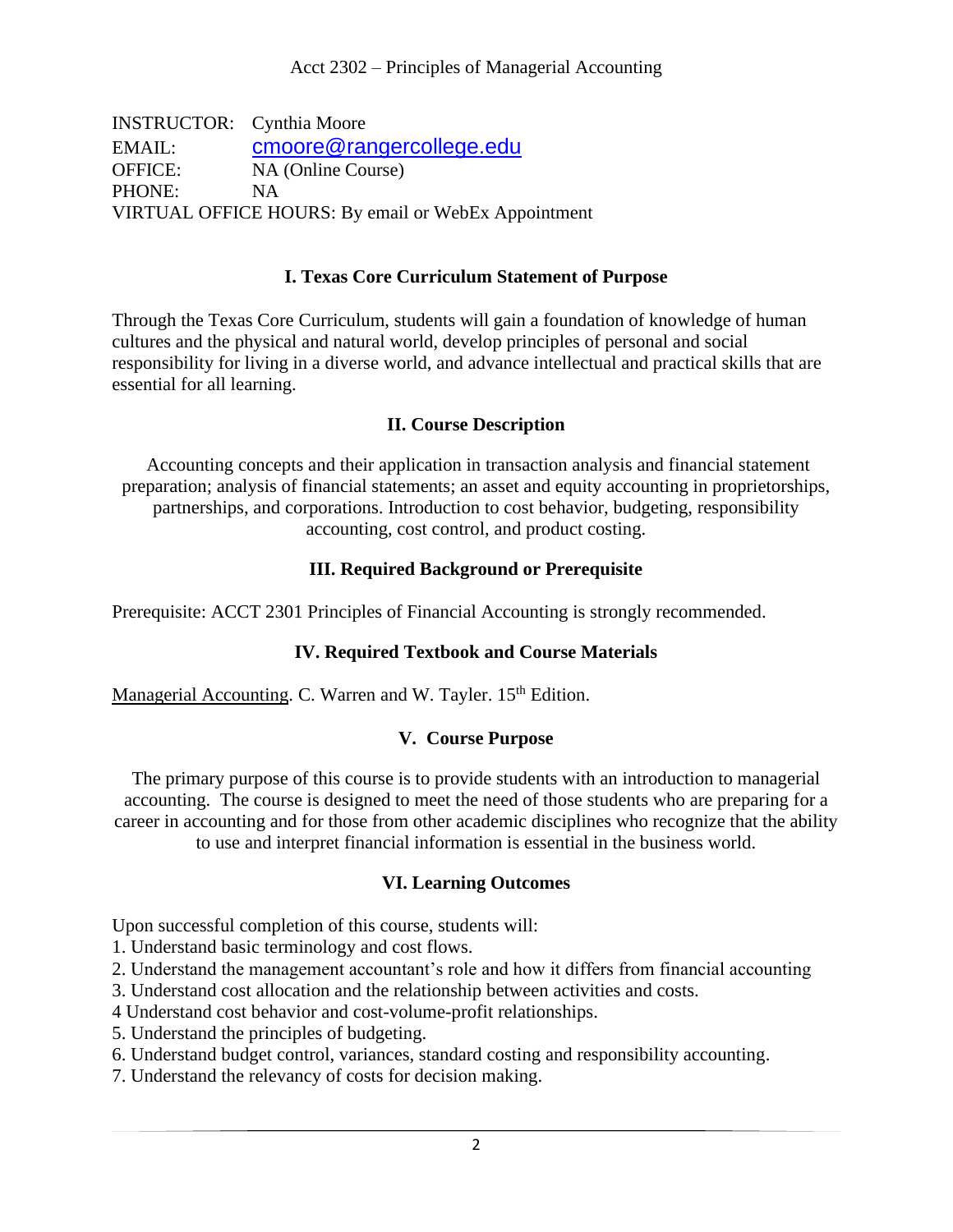## **VII. Core Objectives**

This course meets the following of the six Core Objectives established by Texas:

- ☒ **Critical Thinking Skills (CT) –** Creative thinking, innovation, inquiry, and analysis; evaluation and synthesis of information
- $\boxtimes$  **Communication Skills (COM)** effective development, interpretation and expression of ideas through written, oral, and visual communication
- $\boxtimes$  **Empirical and Quantitative Skills (EQS)** The manipulation and analysis of numerical data or observable facts resulting in informed conclusions
- $\boxtimes$  **Teamwork (TW)** The ability to consider different points of view and to work effectively with others to support a shared purpose or goal
- $\boxtimes$  **Social Responsibility (SR)** Intercultural competence, knowledge of civic responsibility, and the ability to engage effectively in regional, national, and global communities
- $\boxtimes$  **Personal Responsibility (PR)** The ability to connect choices, actions, and consequences to ethical decision-making

#### **VIII. Methods of Instruction**

This is a multimedia class, and as such it may include lectures, assigned readings, discussions, and PowerPoints.

#### **IX. Methods of Assessment**

The course grade will be computed as follows:

| Homework                         | 295 Points  |
|----------------------------------|-------------|
| <b>Introduction Discussion</b>   | 5 Points    |
| Discussions 5 $@$ 35 points each | 175 Points  |
| Participation/Attendance         | 75 Points   |
| Exam #1 Chapter 1-2              | 50 Points   |
| Exam #2 Chapter 3-4              | 50 Points   |
| Mid-Term (Proctored)             | 125 Points  |
| Exam #3 Chapter 5                | 50 Points   |
| Exam #4 Chapter 6-7              | 50 Points   |
| Final Exam (Proctored)           | 125 Points  |
| <b>Total Points</b>              | 1000 Points |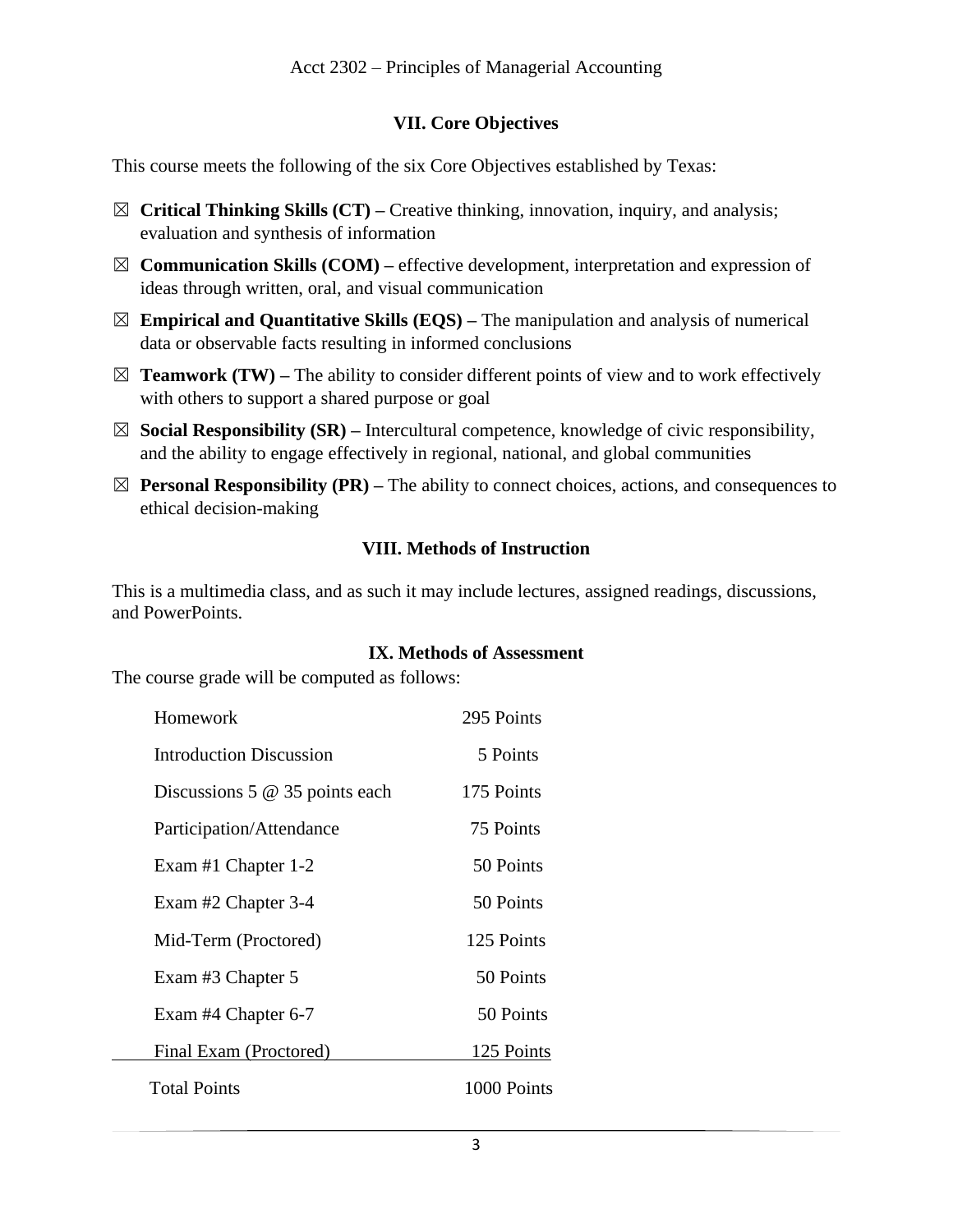Letter grades will be assigned as follows:

|                 | Points   |
|-----------------|----------|
| $A: 90 - 100\%$ | 900-1000 |
| $B: 80 - 89\%$  | 800-899  |
| $C: 70 - 79\%$  | 700-799  |
| $D: 60 - 69\%$  | 600-699  |
| $F:$ below 60%  | 599-0    |

## **X. Course/Classroom Policies**

- In an online course, class participation is important.
- Class participation includes completing discussions, homework, and exams.
- There are assigned chapters to read each week.
- There are discussion questions and/or homework problems every week. You should post an answer to the discussion board question and answer at least two people. To receive full credit for a response, it must be at least two sentences and add to the discussion of the topic.
- Handheld calculators may be used for exams and the final. **You will not be allowed to use your cell phone as a calculator during the final exam.**
- There will be a "proctored" mid-term exam.
- Ranger College policy requires a "proctored" final exam. The exam will be available at each Ranger location – Ranger, Brownwood, and Stephenville – and will be administered by the facilitator at each location. Students who do not have access to the Ranger College locations must make arrangements for a "proctored" final exam at an approved alternative location. The instructor must be provided, by email, the details regarding the arrangements for the exam (location, date and time, and name of facilitator who will administer the exam). Proctor U is also available.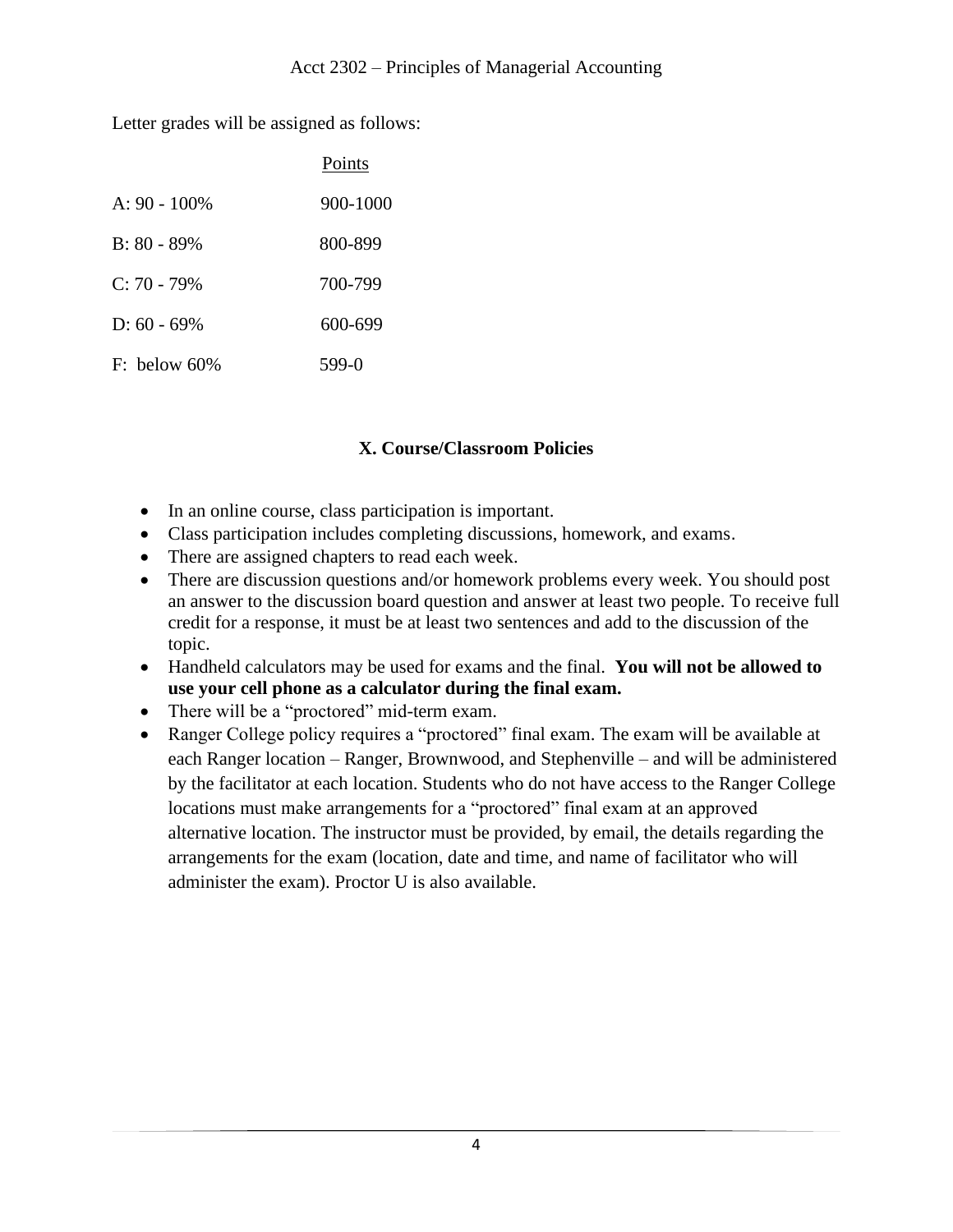# **XI. Course Outline/Schedule**

| Week           | <b>Topic</b>                  | Chapter   | Assignment        |
|----------------|-------------------------------|-----------|-------------------|
|                | <b>Course Introduction</b>    | Chapter 1 | Prob 1-1A         |
| $\mathbf 1$    | Introduction to Managerial    |           | Prob 1-5A         |
|                | Accounting                    |           | Introduction      |
|                | (CT, COM)                     |           | <b>Discussion</b> |
|                | <b>Job Order Costing</b>      | Chapter 2 | Prob 2-1A         |
| $\overline{2}$ | (EOS)                         |           | <b>Discussion</b> |
|                |                               |           |                   |
|                | <b>Process Cost Systems</b>   | Chapter 3 | Prob 3-1A         |
| 3              | (EOS)                         |           | <b>EXAM1</b>      |
|                |                               |           | <b>Chap. 1-2</b>  |
|                | <b>Activity Based Costing</b> | Chapter 4 | Prob 4-6A         |
|                | (EOS)                         |           |                   |
| $\overline{4}$ |                               |           |                   |
|                |                               |           |                   |
|                | <b>Support Department</b>     | Chapter 5 | Prob 5-1A         |
| 5              | (EOS)                         |           | <b>EXAM2</b>      |
|                |                               |           | <b>Chap. 3-4</b>  |
|                | <b>Joint Cost</b>             | Chapter 5 | Prob 5-4A         |
|                | (EOS)                         |           | <b>Discussion</b> |
| 6              |                               |           |                   |
| $\overline{7}$ |                               |           | <b>Proctored</b>  |
|                |                               |           | Mid-Term          |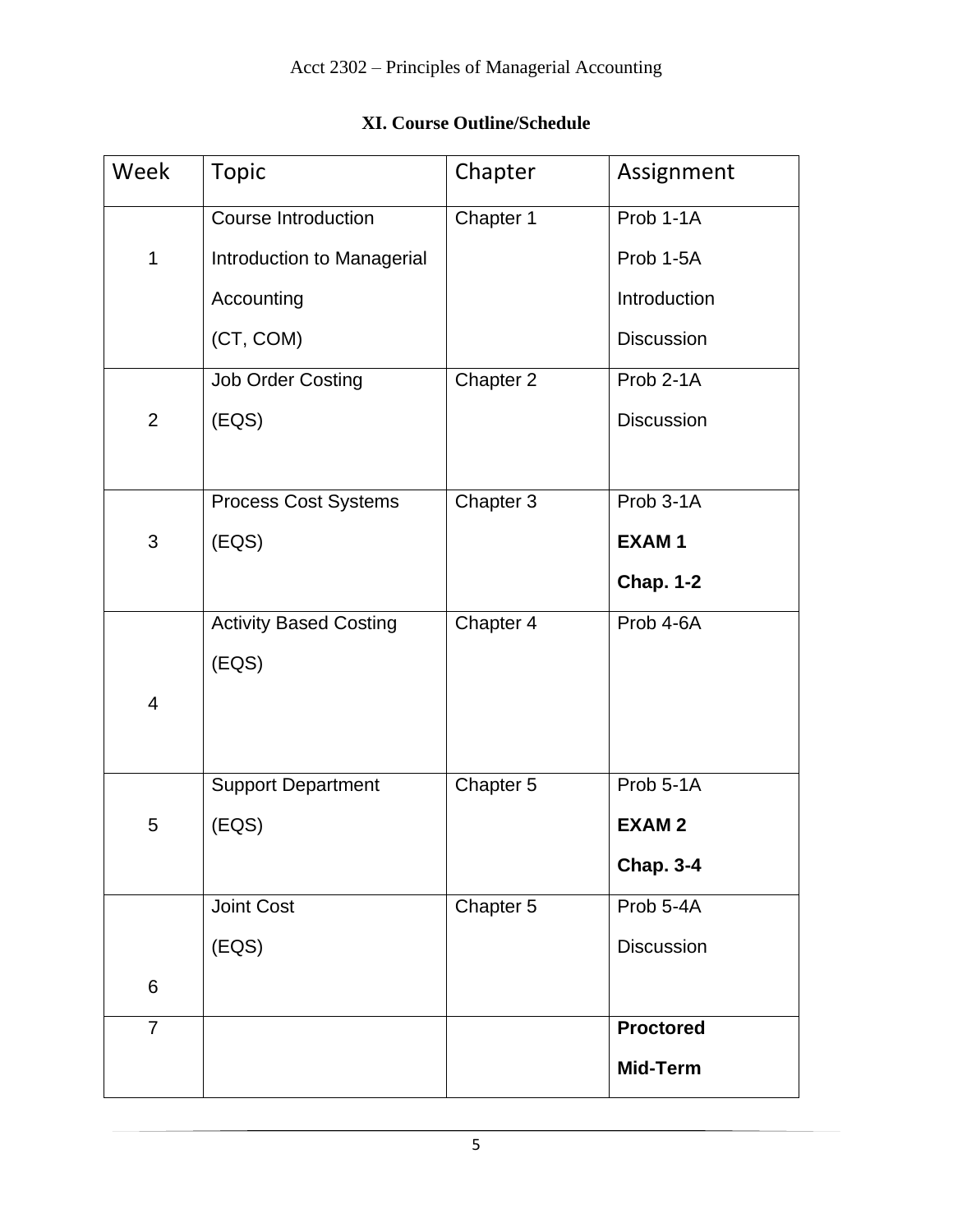| 8  | <b>Spring Break</b>           |           |                               |
|----|-------------------------------|-----------|-------------------------------|
|    | <b>Cost Volume Profit</b>     | Chapter 6 | Prob 6-5A                     |
|    | Analysis                      |           | <b>EXAM3</b>                  |
| 9  | (TW)                          |           | <b>Chapter 5</b>              |
|    |                               |           |                               |
|    | Variable Costing              | Chapter 7 | Prob 7-2A                     |
| 10 | (TW)                          |           | <b>Discussion</b>             |
|    |                               |           |                               |
|    | <b>Budgeting</b>              | Chapter 8 | Prob 8-1A                     |
| 11 | (PR, SR)                      |           | <b>Discussion</b>             |
|    | <b>Budgeting</b>              | Chapter 8 | Prob 8-3A                     |
| 12 | (EQS, PR)                     |           | <b>EXAM4</b>                  |
|    |                               |           | <b>Chap. 6-7</b>              |
|    | Variances and Standard        | Chapter 9 | Prob 9-1A                     |
| 13 | Costs                         |           |                               |
|    | (EQS, PR)                     |           |                               |
| 14 | <b>Variances and Standard</b> | Chapter 9 | Prob 9-4A                     |
|    | Costs                         |           | Discussion                    |
|    | (EQS, PR)                     |           |                               |
| 15 | Review for Final              |           | <b>Extra Credit</b>           |
|    |                               |           | Optional                      |
| 16 | <b>Final "Proctored"</b>      |           | Comprehensive<br><b>Final</b> |